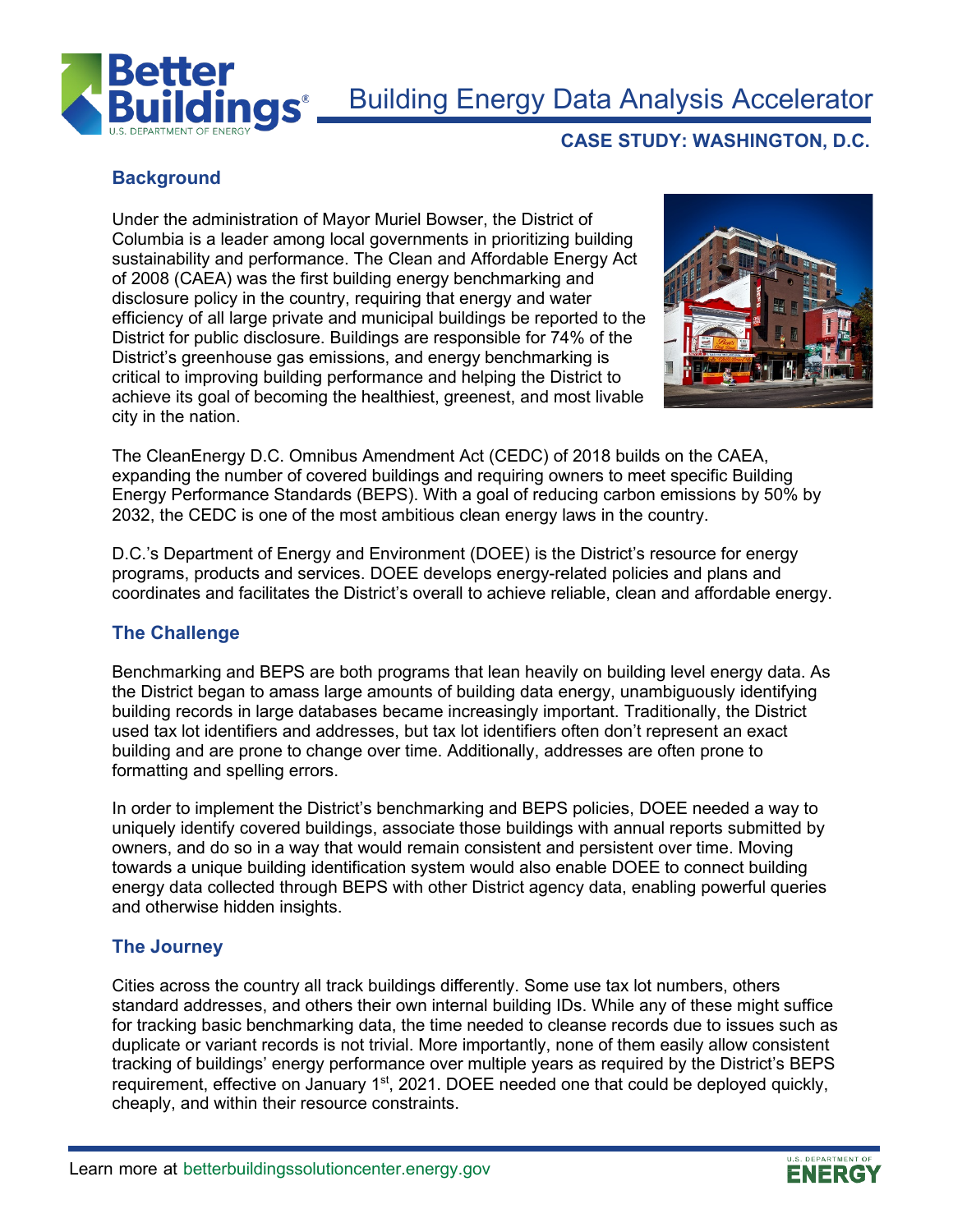

Building Energy Data Analysis Accelerator

# The Discovery **CASE STUDY: WASHINGTON, D.C.**<br>The Discovery

DOEE had been a partner in the U.S. Department of Energy's (DOE) Standard Energy Efficiency Data (SEED) Platform development project since 2011. In 2019 they deployed SEED as their primary benchmarking database.

Through this relationship, DOEE joined a parallel DOE working group, the Better Buildings [Building Energy Data Analysis \(BEDA\) Accelerator,](https://betterbuildingssolutioncenter.energy.gov/accelerators/building-energy-data-analysis) which was launched in order to pilot the recently developed Unique Building ID (UBIDs) in real-world applications. DOEE began joining the monthly call series and started to develop UBIDs as a potential solution to the District's needs.

### **The Solution: Unique Building Identifier (UBID)**

UBIDs are a concept developed by DOE and the Pacific Northwest National Laboratory (PNNL) as a natural key to match building energy and attribute data between databases and to facilitate matching across datasets. UBID is a unique record number assigned to a two-dimensional space on a map. This space could correspond to a building's footprint, a tax lot, or other points of interest that cities need to track. Assigning IDs to spaces helps cities compare available information from different datasets about a building with a system that is more effective, consistent, and reliable to use than a building address, parcel ID, or other local serial numbers.

Cities that implement UBIDs can streamline systems that track changes in building ownership, tax or permit status, or other data across departments, greatly improving administrative efficiencies and capabilities. For example, tracking building data based on a UBID ensures yearly benchmarking data is matched consistently to the same building. Even if the benchmarked building were to change owners, if the reporter entering the information into ENERGY STAR® Portfolio Manager modifies or creates a new property ID, or if the data entry from property management had inconsistent syntax in the address field across years, a UBID will capture each year's reporting with a consistent and unique identifier. These data can then be paired with other city-wide datasets, like zoning codes from urban planning, special business districts from economic development, demographics from a city census, or other pertinent information to better manage and leverage analytical resources.

#### **The Implementation**

DOEE began working to create UBIDs with direct support from the PNNL research team developing them. Working together, they developed an initial set of draft UBIDs for the District's buildings. Next, they navigated the question of which building footprint files and tax lot information should be used to reach the District's goal of assigning a UBID to every building in the city, which would then be tied to tax records.

## *"The steps laid out by PNNL were easy to follow and didn't require anything beyond very simple code."*

DOEE then replicated this process in-house to perfect the mapping of geolocated building footprints to tax lot data. Through the spring of 2020 they spent a total of two months mapping footprints to tax lot records, creating new UBIDs using PNNL's UBID pipeline program, and assigning them to the new buildings. DOEE leaned heavily on staff expertise in GIS and Python